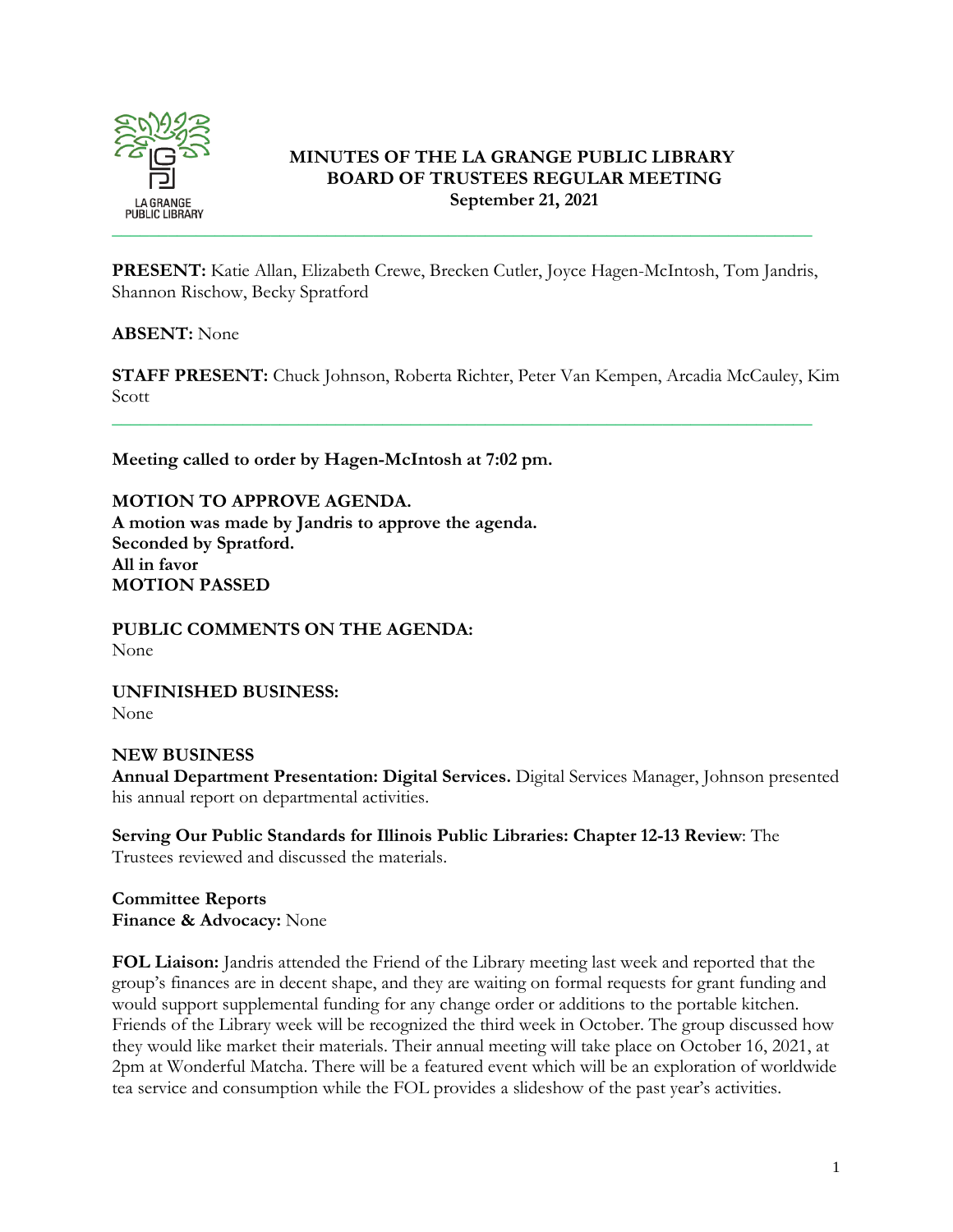**RAILS/ILA Liaison:** The ILA virtual conference is happening next week. Trustees who requested to attend have been registered. Spratford shared information from the RAILS (Reaching Across Illinois Library System) delivery report and stated that more information can be found on their website delivery page. RAILS has begun working on their strategic plan. The State Library is working hard to push having census information up to date between censuses.

**Policies & Services:** Children Services Manager, Kim Scott reported on mask wearing in children's department and at children's programs.

**Village Liaison:** None

**Executive Director's Report:** Storytime attendance is good. The children's department held a program for older kids this week and was pleased to see that the kids were excited to attend. Trustees Allan and Hagen-McIntosh expressed their well wishes to employee, K. Tymick. IT/Operations Manager, Peter Van Kempen updated the Board on the drive-up project and traffic study.

## **MOTION TO APPROVE THE OMNIBUS AGENDA**

**Crewe motioned to approve the Omnibus Agenda including the Minutes of Regular Board Meeting on August 17, 2021, the Minutes of the Policy Committee Meeting on August 4, 2021, and the Operating Warrant, September 21, 2021. Seconded by Rischow. ROLL CALL VOTE Allan: aye. Crewe: aye. Cutler: aye. Jandris: aye. Rischow: aye. Spratford: aye. Hagen-McIntosh: aye. MOTION PASSED**

## **PUBLIC COMMENTS REGARDING MATTERS NOT ON THE AGENDA:** None

**TRUSTEE COMMENTS:** Thank you to staff for filling in while Gallardo and McCauley were on leave.

**CLOSED SESSION: Hagen-McIntosh Motioned to go into Closed Session at 8:02 p.m. to discuss Closed Session Minutes approval and review pursuant to 5 ILCS/120, Section 2.06 and to discuss litigation pursuant to 5 ILCS 120/2, Section C11 Second by Jandris ROLL CALL VOTE Allan: aye. Crewe: aye. Cutler: aye. Jandris: aye. Rischow: aye. Spratford: aye.**